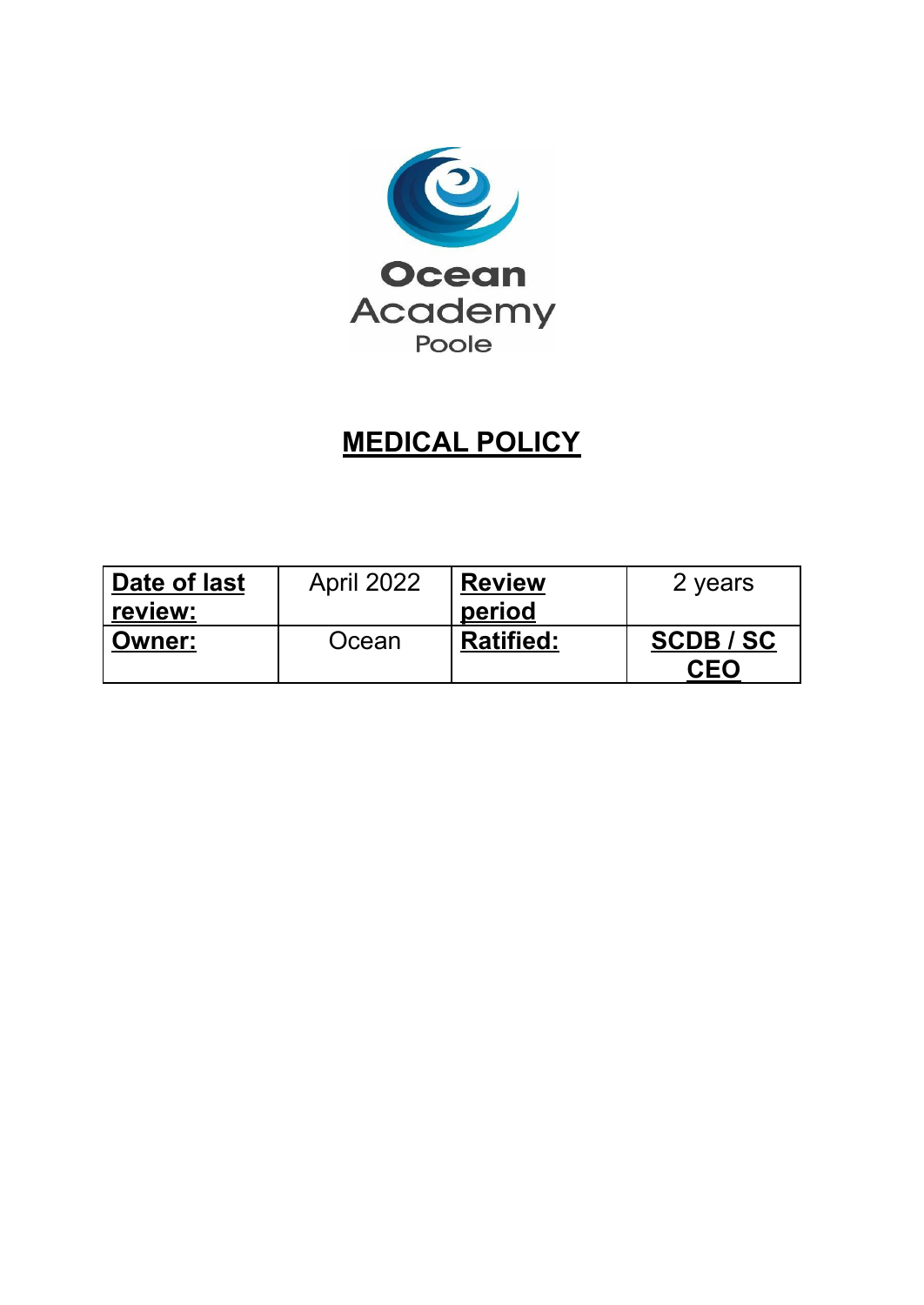## **First Aid Procedures**

There are a number of qualified first aiders at Ocean Academy and they are identified on posters within the academy. Training is carried out every 3 years by an external company and this includes defibrillator training. Certificates identifying the completion of training are held in the school office.

All first aid administered is recorded in the First Aid log. Parents are notified if there has been a head bump or the academy feels that the child should recuperate at home. Class teachers are also notified of first aid incidences.

If the medical treatment required exceeds the abilities of the Academies First Aiders then an ambulance will be called, the parents informed and the incident logged in the Pupil Accident Book.

If a child has a broken limb, crutches etc. that may impede on their ability to move around the academy, a risk assessment form will be completed.

#### **Blood and Avoiding Contamination.**

All staff should be familiar with this procedure before treating incidents where blood is visible. In most cases, a first aider will be called to treat the wound:

- · Wash hands **first**
- · Put on disposable gloves
- Clean the wound
- · Dress any wound if necessary
- · Dispose of the gloves and any wipes or contaminated material in a sealed or knotted plastic bag, and dispose of in the medical waste bin (yellow)
- Clean any spillages or leaks from the environment
- · Wash hands thoroughly **again**
- · Record incident in the first aid or accident book as appropriate
- · Contact parents or emergency services as necessary and let the class teacher know

## **Asthma and Other Medical Conditions**

All staff must be aware of children in their care with medical conditions. Details and photographs of all children in school with medical conditions are contained in Google drive and children with chronic or rare medical conditions are highlighted to relevant staff. It is the responsibility of the class teacher to inform any visiting teachers or volunteers who may be working with children on the medical list to ensure continuity of care.

#### **Asthma**

The school recognises that pupils with asthma are entitled to participate fully in all aspects of school life, and it is our policy to help and encourage children with asthma to achieve this. The school aims to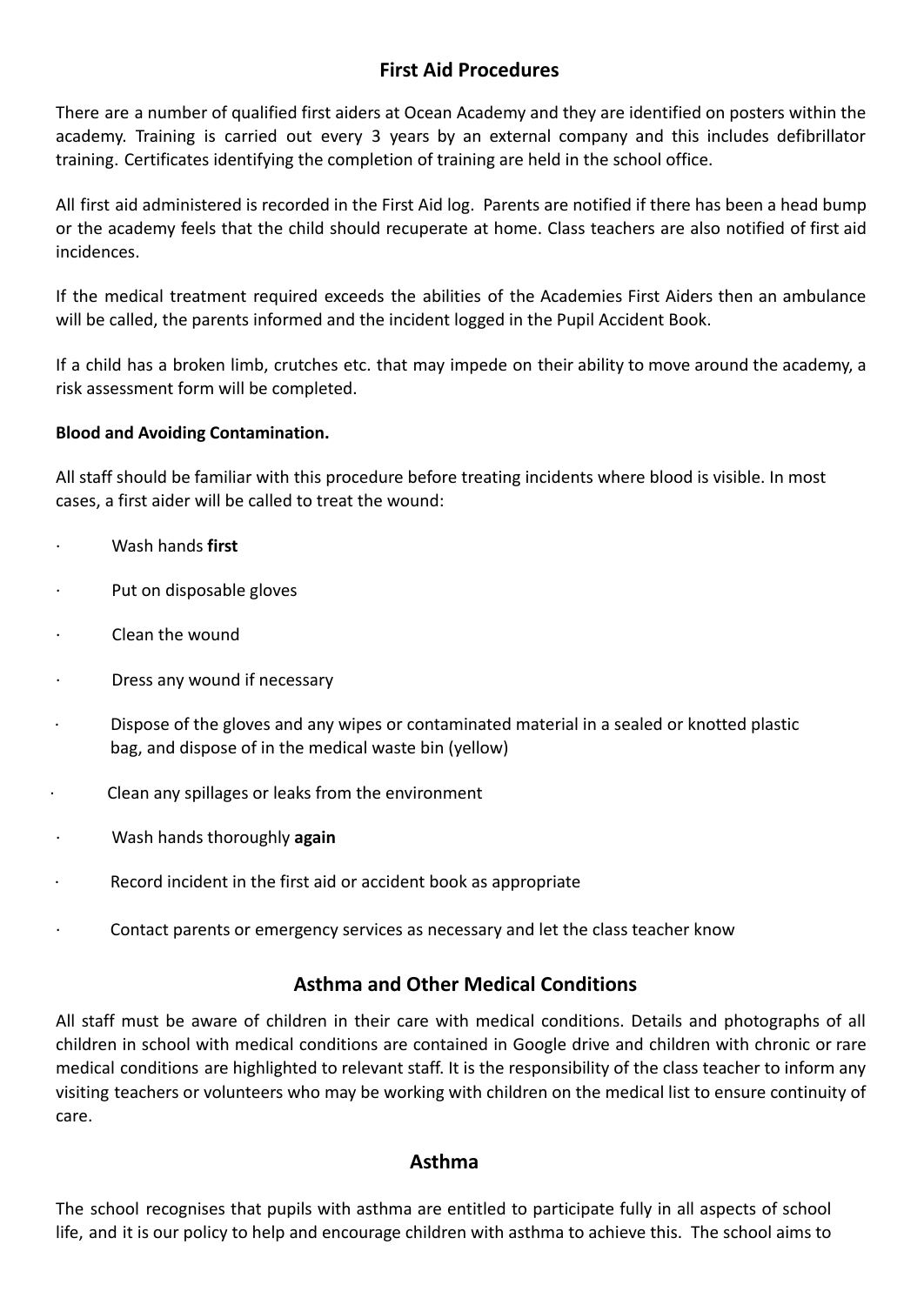ensure that the physical environment is favourable to children with asthma, and to ensure that other children and all staff understand and support asthmatic children. In common with many schools we have a number of children who suffer from asthma and who have inhalers at school. These are kept in the medical room or in the child's classroom and are given out to children by classroom staff or the office staff. The level of use is monitored and recorded. If any change in the pattern of need is noticed or staff have any concerns then parents will be informed. Inhalers are taken with the children on all school trips and outings.

## **Anaphylaxis**

Anaphylaxis is a severe allergic reaction of rapid onset with circulatory collapse and hypertension (low blood pressure) and is life threatening. Almost any food can cause anaphylaxis but the foods most commonly responsible are nuts, fish, shellfish, cow's milk and eggs. Symptoms are often first noted in the mouth, with a sensation of burning, itching or irritation in the lips, mouth or throat. In severe cases these symptoms are followed by a loss of consciousness and suffocation.

It is Academy policy that a clear agreement is drawn up between the school and the parent of each child known to suffer from anaphylactic shock, authorising one or more named individuals to administer treatment. These adults will be trained by the school nurse to administer Epi Pens etc as required. This training happens annually.

Epi pens are also stored in the office and/or medical room for children who have nut allergies. All teaching staff are informed of children with chronic illnesses or anaphylaxis. It is the responsibility of the class teacher to pass on this information to other adults working in the classroom and ensure that these adults are aware of procedures. The school office updates the medical registers regularly.

#### **Diabetes**

This is a disorder in which the body is unable to control the amount of sugar in the blood. Insulin injections are the most common way of regulating blood sugar levels. It is the policy of the school that for each diabetic child there should be a written agreement between the school and the parent, detailing arrangements for the administration of insulin and the monitoring of blood sugar levels, either by the parent or by a named staff member. The school nurse will carry out the appropriate training with staff. Regular meetings will be held with parents and the school nurse to update care plans as needed.

## **Epilepsy**

This is a tendency to have recurrent seizures or fits, and it affects one in every 200 people. Some seizures involve 'petit mal' which is a brief interlude of unconsciousness. Witnessing a seizure can be frightening if they are convulsive, and other children should be prepared to avoid undue panic.

It is the policy of the school that all teachers with known children with epilepsy in their classes should have up to date training in emergency procedures and that these should be written down and available to all adults working with or near the class in question. Medical care plans will be in place and updated regularly alongside parents and the school nurse.

# **Other medical conditions**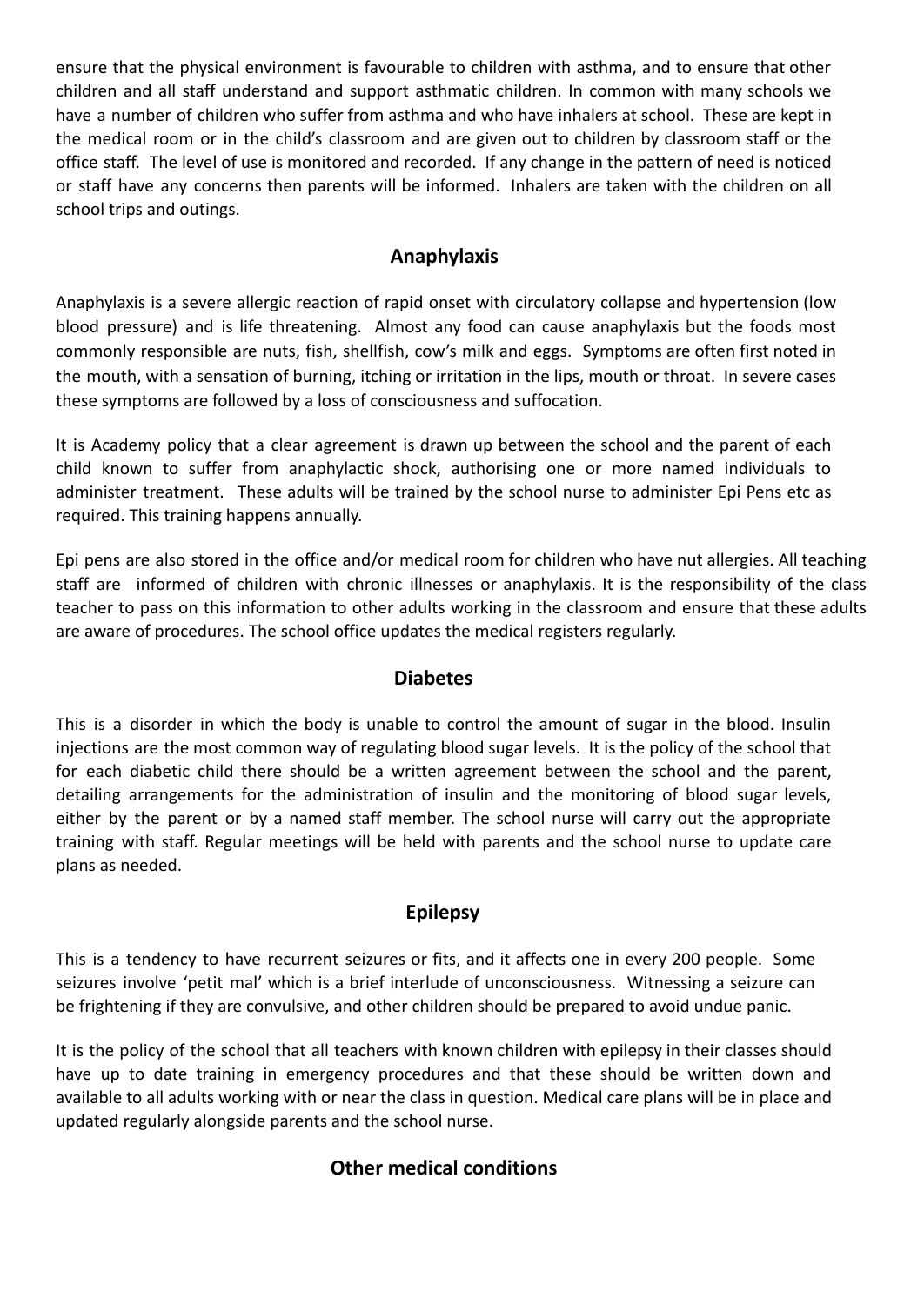Medical conditions are varied and individual to each child. In all cases, discussions with parents and the school nurse or hospital practitioner will be undertaken and care plans put in place. These will be regularly reviewed and training put in place as needed.

## **Administration of Medicines**

It is recognised that staff do not have any obligation under their contract to administer medication to pupils. There is a requirement however under the DfE to assist pupils with medical needs and ensure that they have the support they need to fulfil their potential.

The Academy has a policy that it will not, as a rule, administer medication to pupils unless there has been specific instructions from a GP or medical professional, prescription or medically labelled box. Parents or carers will then sign a health care plan or academy medical form to agree to the administration of the medication.

Parents and carers have a responsibility to provide the appropriate medication that is in date and for the nature of the medical condition.

#### **Where a pupil needs prescribed medication the following is assumed:**

Most medication is prescribed three times a day. Parents can therefore administer medication before school, after school and before bed. Medication should not normally be required during the school day.

However, if medication (such as antibiotics) is required at lunchtime, parents are asked to come into school to administer the medication. Children requiring inhalers or cream for eczema are supervised by staff whilst administering their own medication.

Parents of children who are at risk of life-threatening reactions or on-going diagnosed medical conditions are required to give consent, allowing named and trained staff to administer treatment in the event of an emergency (as directed in a medical care plan). All such medication is kept in the office or medical room in a lockable cupboard.

## **Medical Register**

A register is kept of all children in the Academy with specific medical conditions, and this register is distributed to all staff through Google drive.. This information is also easily accessible through our MIS system - SIMS that all teachers have access to. The school office updates this register regularly and when new children join the academy.

When medication is administered, a form is completed by staff on each occasion.

# **Accident Procedures**

**All accidents** should be reported to the Principal. All accidents should be recorded in the Academy accident book, in accordance with this policy. A report form should be completed by the member of staff treating the child / children. This form should be given to the Assistant Principal, Vice Principal or Principal and actioned accordingly.

The accident book should contain the following information:

· Name and class of injured person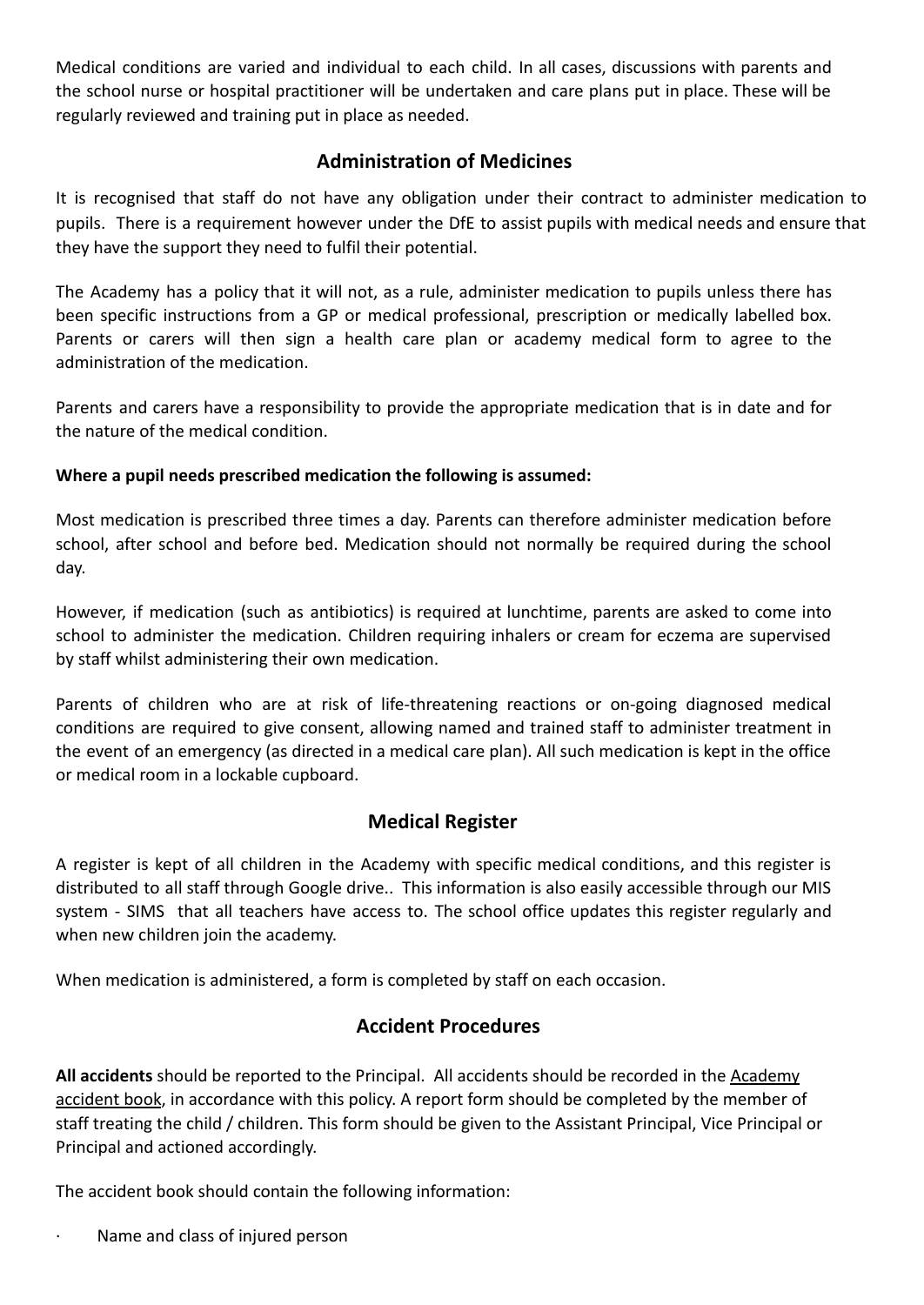- $\cdot$  Time, date and place of the injury
- · What happened to cause the injury
- · The injury sustained
- · Treatment given
- · Name of any witnesses
- Any other relevant information

In the event of a child suffering a head bump, a letter or personal verbal message to parents is sent home/given **on the day** to advise the parent. The child is then monitored closely to ensure no further reactions happen as a consequence. The class teacher is informed. If the head bump is felt to be serious, the child will be sent home and medical advice advised to the parent or carer.

All accidents will be investigated to try to prevent them from recurring. This investigation will be documented.

All accidents to pupils and any accidents to staff, visitors, or contractors should be notified without delay to the Principal and recorded in the appropriate record file. These files are kept in the school office.

Notifiable injuries (RIDDOR), should be declared to the Health and Safety Executive by the most expedite means. A form is to be completed and submitted to the HSE and BCP authority informed.

Where a child is taken directly to hospital from the Academy, parents must be informed at the first opportunity. The Health and Safety Executive will be notified by the most expedite means if the incident

meets the threshold. A form F2508 is to be completed and submitted to the HSE to comply with RIDDOR (Reporting of Injuries, Diseases and Dangerous Occurrences Regulations)

## **Serious Accident Procedures**

Serious Accidents Definition : Any accident or incident leading to a fatality or serious injury.

- $\cdot$  All serious accidents in the Academy should be reported to the Principal or the Senior Member of staff on site immediately.
- · Trained staff to administer first aid.
- · Office staff to call ambulance.
- Office staff/Principal/senior leader to inform parents/emergency contact.
- · Staff to complete accident report forms.

All serious accidents should be investigated and actions put in place to try and ensure that the possibility of such an incident happening again is reduced as far as possible.